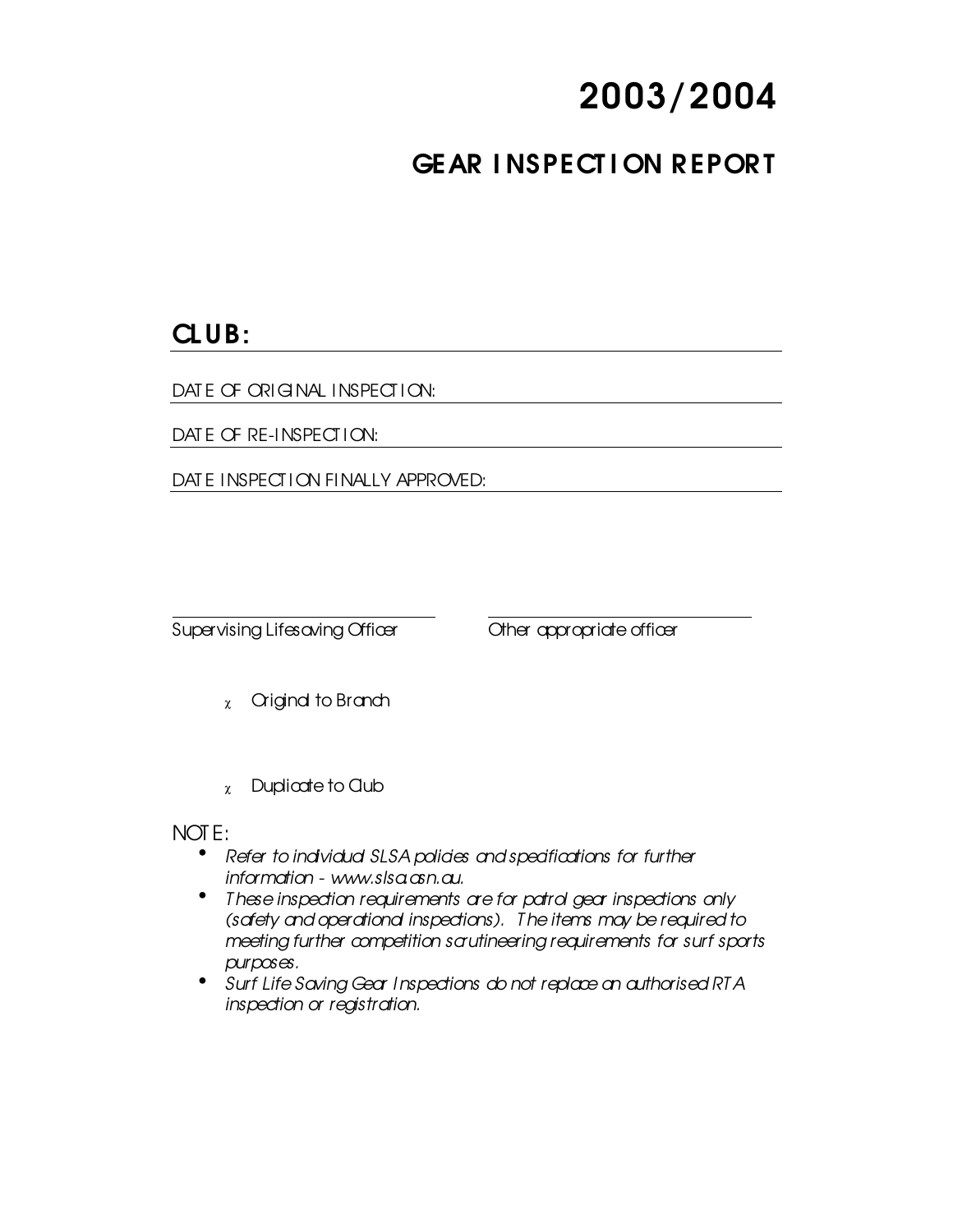#### GENERAL GEAR INSPECTION GUIDELINES

Please have ready for your Gear Inspection the items (as appropriate) listed herein.

At least two Qub officials should be in attendance for the Gear Inspection.

Your dub will be notified by the Director of Life Saving of the allocated date & time for your inspection.

To assist with the Gear Inspection could the Club have ready the following items:

- Kit items (eg. first aid, airbag resuscitator) are spread out for inspection in an orderly manner.
- The tent, patrol endosures and patrol screens are available as per Branch requirements.
- Rescue Boards and T ubes are laid out and not on racks.
- Serid Numbers are dready listed on a spare copy of this report.

Note

- Motors will have to be run as per Branch requirements.
- Soft-hull IRB's to be inflated, with floorboards out.
- Radios will have to be turned on and tested
- Signage and flags are to be available as per Branch requirements.
- Quad bikes are to be presented as per Branch requirements.
- RWC's to be presented as per Branch requirements.

Most items must be numbered as per Branch requirements.

T hank you for your anticipated cooperation and work in this area.

Board of Lifesaving Surf Life Saving New South Wales Inc.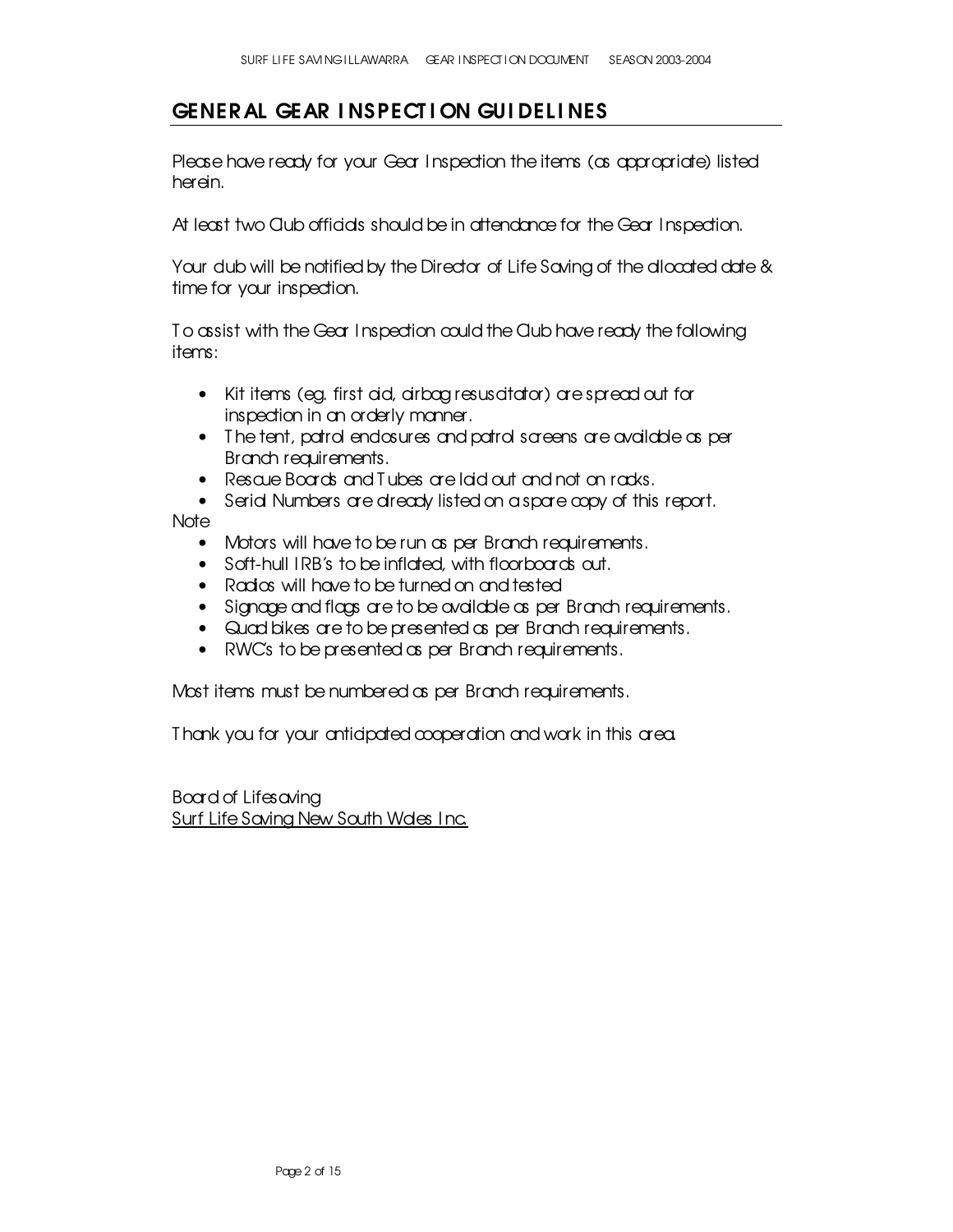#### GRADI NG OF GEAR

All items will be graded and if passed, Approval Stickers issued.

- $P = PASS$  Ck to use on Patrol & Club activities
- $F = F A I R$  Item may require maintenance or attention before use
- $R = RE$ -INSPECT Item needs major repair or was not ready for inspection
- $D = DISCARD$  Item is beyond repair discard and **NEVER USE AGAIN**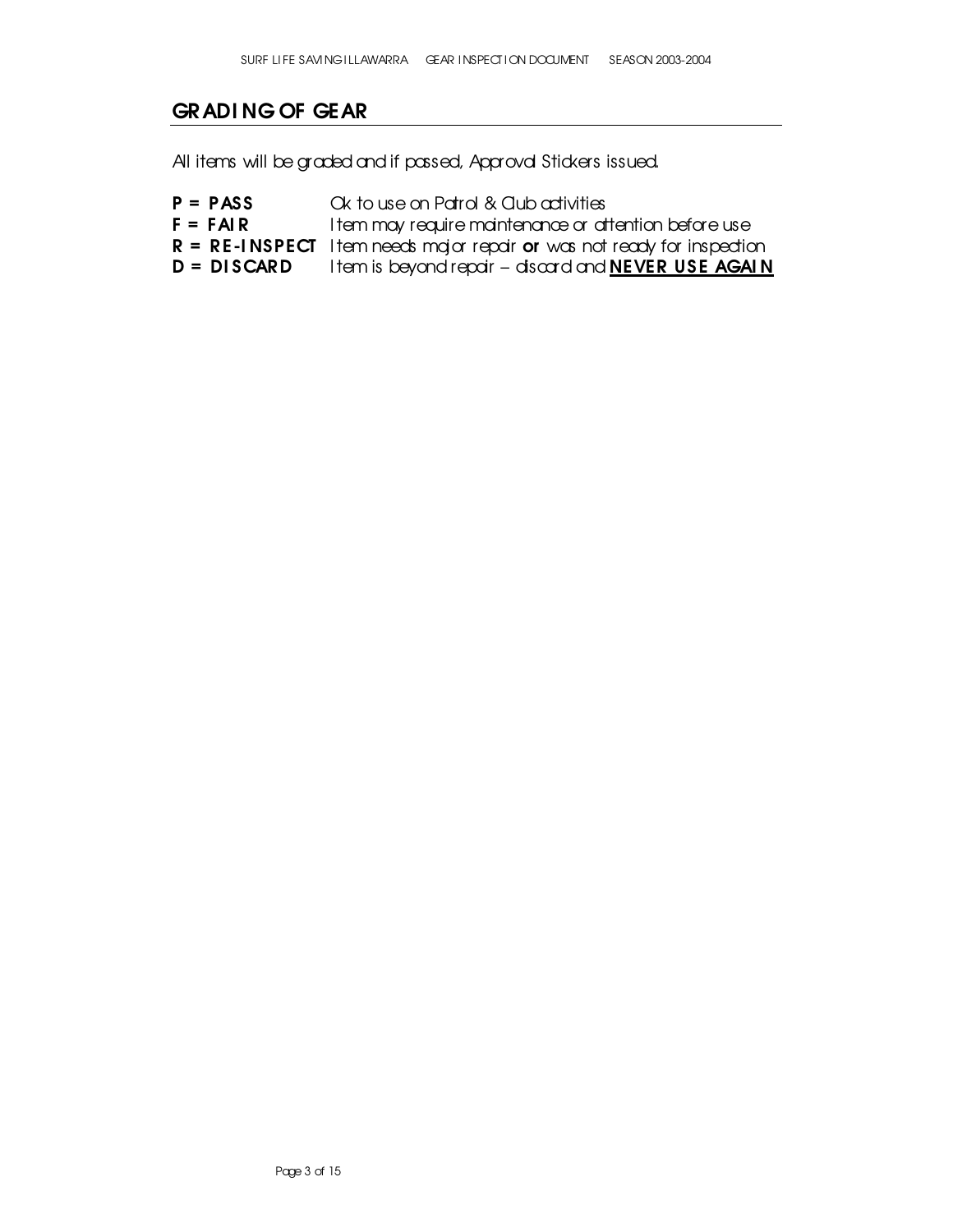|  |  | " |  |                                                  |  |
|--|--|---|--|--------------------------------------------------|--|
|  |  |   |  | $^{\circ}$ + $\frac{1}{2}$ deckers $\frac{1}{2}$ |  |

#### I RB (safety and operational inspection)

 $P = P\cos f F = F\sin f R = Re\sin \beta$   $D = Dis\alpha$ 

| <b>ITEM</b>                                             | QT Y             | $B$ OAT $#1$ | $\vert$ BOAT #2 $\vert$ BOAT #3 | BOAT #4 |
|---------------------------------------------------------|------------------|--------------|---------------------------------|---------|
| IRB Code of Conduct - (on Notice Board)                 |                  |              |                                 |         |
| Floorboards Out (if appliadale) y/n                     | n/a              |              |                                 |         |
| <b>Boat Make</b>                                        | n/a              |              |                                 |         |
| Waterways Registration. No.                             | n/a              |              |                                 |         |
| SLSA Approvd No.                                        | n/a              |              |                                 |         |
| Pontoon Wear to Underside                               | n/a              |              |                                 |         |
| Pontoon Wear at Floorboard Junction                     | n/a              |              |                                 |         |
| Reflective Tape                                         | n/a              |              |                                 |         |
| Spray Dodger                                            | 1                |              |                                 |         |
| Bow Rope + Hande                                        | ı                |              |                                 |         |
| <b>Bow Rope D Fitting</b>                               | J                |              |                                 |         |
| Pontoon Ropes on Sides                                  | $\overline{2}$   |              |                                 |         |
| Re-right Handles Rope + Pouch.                          | 1                |              |                                 |         |
| (Length 1400mm- does not foul prop)                     |                  |              |                                 |         |
| Carry Handes                                            | 4                |              |                                 |         |
| Driver's Boarding Handle                                | 1                |              |                                 |         |
| <b>Gewperson's Boarding Handle</b>                      | ı                |              |                                 |         |
| Fuel Line Loops                                         | 3                |              |                                 |         |
| <b>Inflation Valves</b>                                 | $\overline{3}/4$ |              |                                 |         |
| Transom Plate Wear (1mm)                                | 1                |              |                                 |         |
| Transom Lip (3mm Square)                                | 1                |              |                                 |         |
| Motor Safety Cable                                      | 1                |              |                                 |         |
| Eye Bolts                                               | $\overline{2}$   |              |                                 |         |
| <b>Bungs (if applicable)</b>                            | $\overline{2}$   |              |                                 |         |
| Knife & Sheath (square tip for use as a<br>sarewariver) | 1                |              |                                 |         |
| Paddes: Stowage, Condition + Correct                    |                  |              |                                 |         |
| Size                                                    | $\overline{2}$   |              |                                 |         |
| 25m Tow Rope: Stowage, Splice, Clip                     | 1                |              |                                 |         |
| & Loop<br>Approved Rescue Tube: Stowage                 | 1                |              |                                 |         |
| Whistle                                                 | ı                |              |                                 |         |
| Fuel Tank (no leaks, no sharps)                         | 1                |              |                                 |         |
| Floorboards not warn, No holes/sharps                   | n/a              |              |                                 |         |
| Floorboard hinge condition                              |                  |              |                                 |         |
| (if appliadale)                                         | 1                |              |                                 |         |
| Fuel Tank's Fixings                                     | 4                |              |                                 |         |
| Foot Straps                                             | 3                |              |                                 |         |
| Pressure Gauge (1/boat type)                            | $\overline{1}$   |              |                                 |         |
| Approval Sticker                                        | n/a              |              |                                 |         |

Signed: Date: Date: Date: Date: Date: Date: Date: Date: Date: Date: Date: Date: Date: Date: Date: Date: Date: Date: Date: Date: Date: Date: Date: Date: Date: Date: Date: Date: Date: Date: Date: Date: Date: Date: Date: Date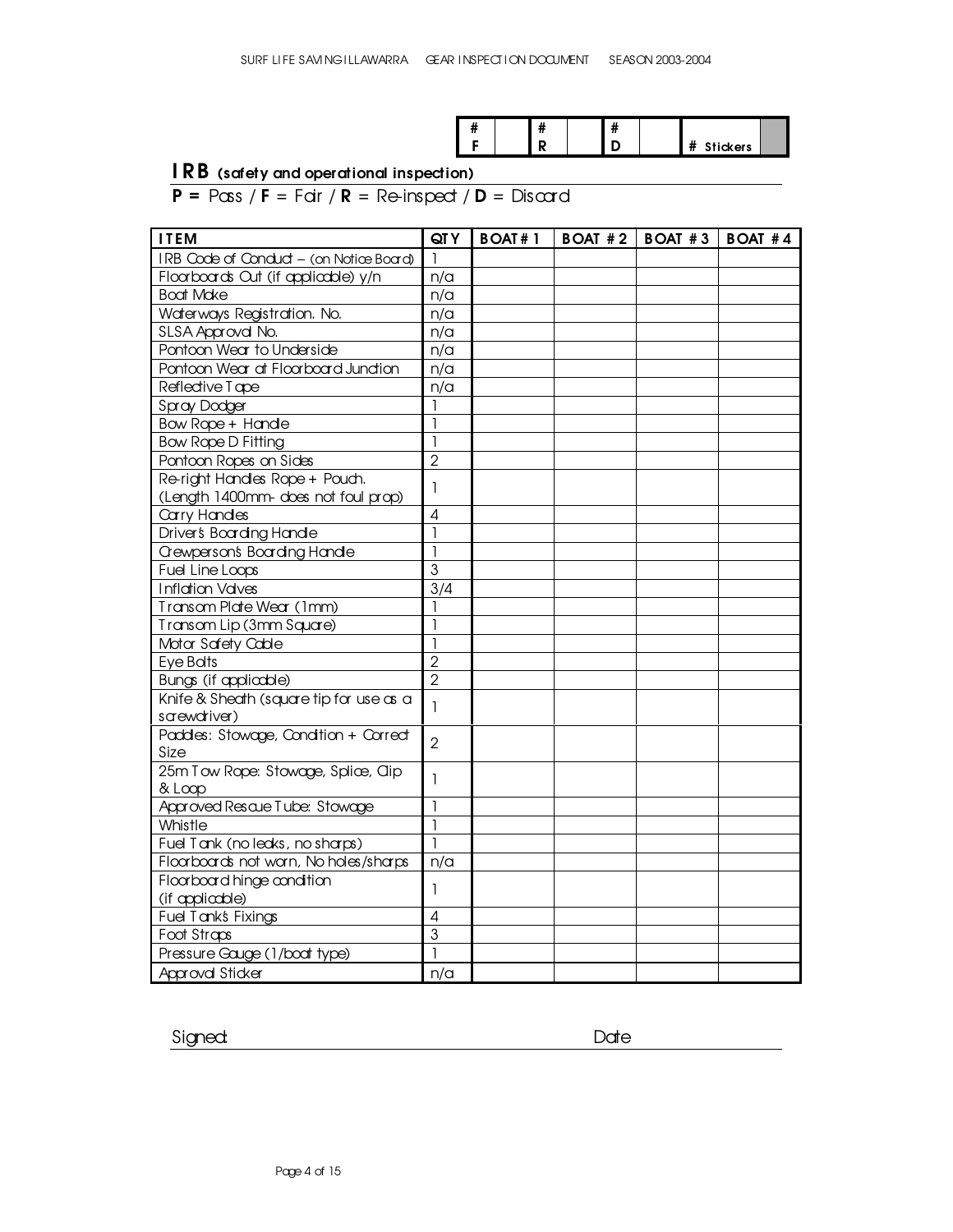| $\overline{\mathbf{r}}$<br>π |  |  |  |          |  |
|------------------------------|--|--|--|----------|--|
|                              |  |  |  | Stickers |  |

### I RB T railer

### $P = P \cos f$  F = Fair / R = Re-inspect / D = Discard

| <b>ITEM</b>                                                                      | <b>TRAILER 1</b> | TRAILER <sub>2</sub> | <b>TRAILER 3</b> |
|----------------------------------------------------------------------------------|------------------|----------------------|------------------|
| Registration plate & Iddel (if<br>applicable)                                    |                  |                      |                  |
| Serid Number                                                                     |                  |                      |                  |
| No obvious defects (no<br>protruding jagged edges<br>etc).                       |                  |                      |                  |
| Rust/Corrosion Free                                                              |                  |                      |                  |
| Jains dean rust/corrosion<br>free                                                |                  |                      |                  |
| Winch and strap (if<br>applicable) in working order<br>and ratchet lock working. |                  |                      |                  |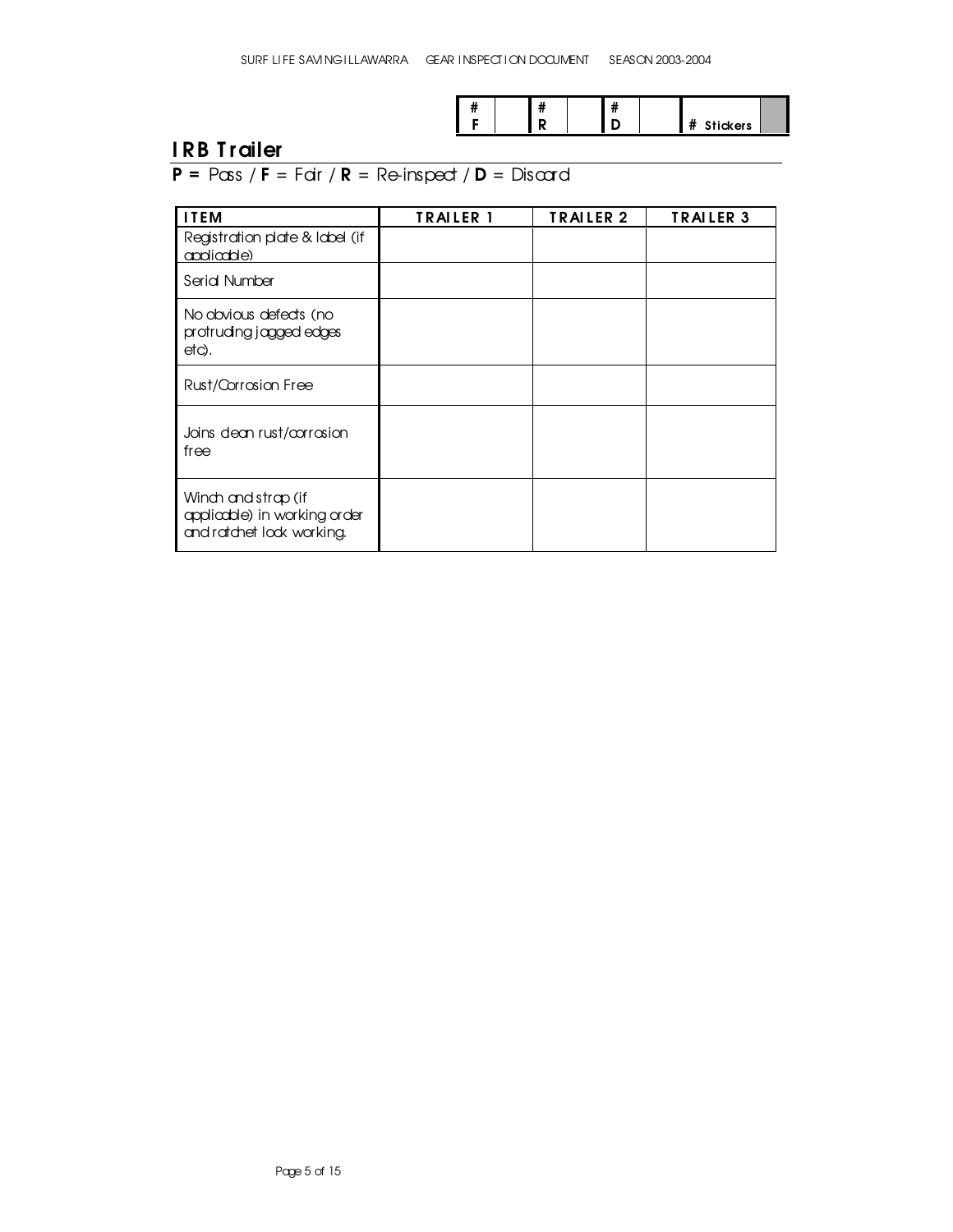|  | " | <br> |                          |  |
|--|---|------|--------------------------|--|
|  |   |      | <br><b>Stickers</b><br>π |  |

### I RB MOT OR S

### $P = P \cos / F = F \sin / R = Re-$ inspect  $\sqrt{D} = Dis \cos \theta$

| <b>ITEM</b>                                                     | <b>MOT OR</b><br>ı | <b>MOT OR</b><br>2 | <b>MOT OR</b><br>3 | <b>MOT OR</b><br>4 | <b>MOT OR</b><br>5 | <b>MOT OR</b><br>6 |
|-----------------------------------------------------------------|--------------------|--------------------|--------------------|--------------------|--------------------|--------------------|
| Motor Moke                                                      |                    |                    |                    |                    |                    |                    |
| Serid Number                                                    |                    |                    |                    |                    |                    |                    |
| No obvious motor<br>modifications                               |                    |                    |                    |                    |                    |                    |
| Rust/Corrosion Free                                             |                    |                    |                    |                    |                    |                    |
| Tilt-Lock removed or<br>disabled                                |                    |                    |                    |                    |                    |                    |
| Mechanism to prevent motor<br>from starting in gear<br>removed. |                    |                    |                    |                    |                    |                    |
| Condition of hoses and<br>wiring                                |                    |                    |                    |                    |                    |                    |
| Loose or Missing Bolts                                          |                    |                    |                    |                    |                    |                    |
| Fuel Filter Clean<br>(if appliadale)                            |                    |                    |                    |                    |                    |                    |
| Choke/Primer Functions                                          |                    |                    |                    |                    |                    |                    |
| Smooth/full-throttle action<br>(in gear engine not running)     |                    |                    |                    |                    |                    |                    |
| Motor Cover & Clip                                              |                    |                    |                    |                    |                    |                    |
| Propeller Blades                                                |                    |                    |                    |                    |                    |                    |
| Propeller Guard                                                 |                    |                    |                    |                    |                    |                    |
| <b>Guard Securely Fixed</b>                                     |                    |                    |                    |                    |                    |                    |
| Guard's Serid No.<br>(if present)                               |                    |                    |                    |                    |                    |                    |
| <b>amp Threads and Handles</b>                                  |                    |                    |                    |                    |                    |                    |
| <b>Clamp Brackets</b>                                           |                    |                    |                    |                    |                    |                    |
| Tilt Bracket & Fixings                                          |                    |                    |                    |                    |                    |                    |
| Swivel Bracket & Fixings                                        |                    |                    |                    |                    |                    |                    |
| Stater                                                          |                    |                    |                    |                    |                    |                    |
| Motor Actually Run & I des                                      |                    |                    |                    |                    |                    |                    |
| Gear Shift (F, R, N)                                            |                    |                    |                    |                    |                    |                    |
| Gear Lever                                                      |                    |                    |                    |                    |                    |                    |
| Stop Button/s                                                   |                    |                    |                    |                    |                    |                    |
| No Major Defects                                                |                    |                    |                    |                    |                    |                    |
| Motor Numbered                                                  |                    |                    |                    |                    |                    |                    |
| APPROVAL STICKER                                                |                    |                    |                    |                    |                    |                    |

Signed: Date: Date: Date: Date: Date: Date: Date: Date: Date: Date: Date: Date: Date: Date: Date: Date: Date: Date: Date: Date: Date: Date: Date: Date: Date: Date: Date: Date: Date: Date: Date: Date: Date: Date: Date: Date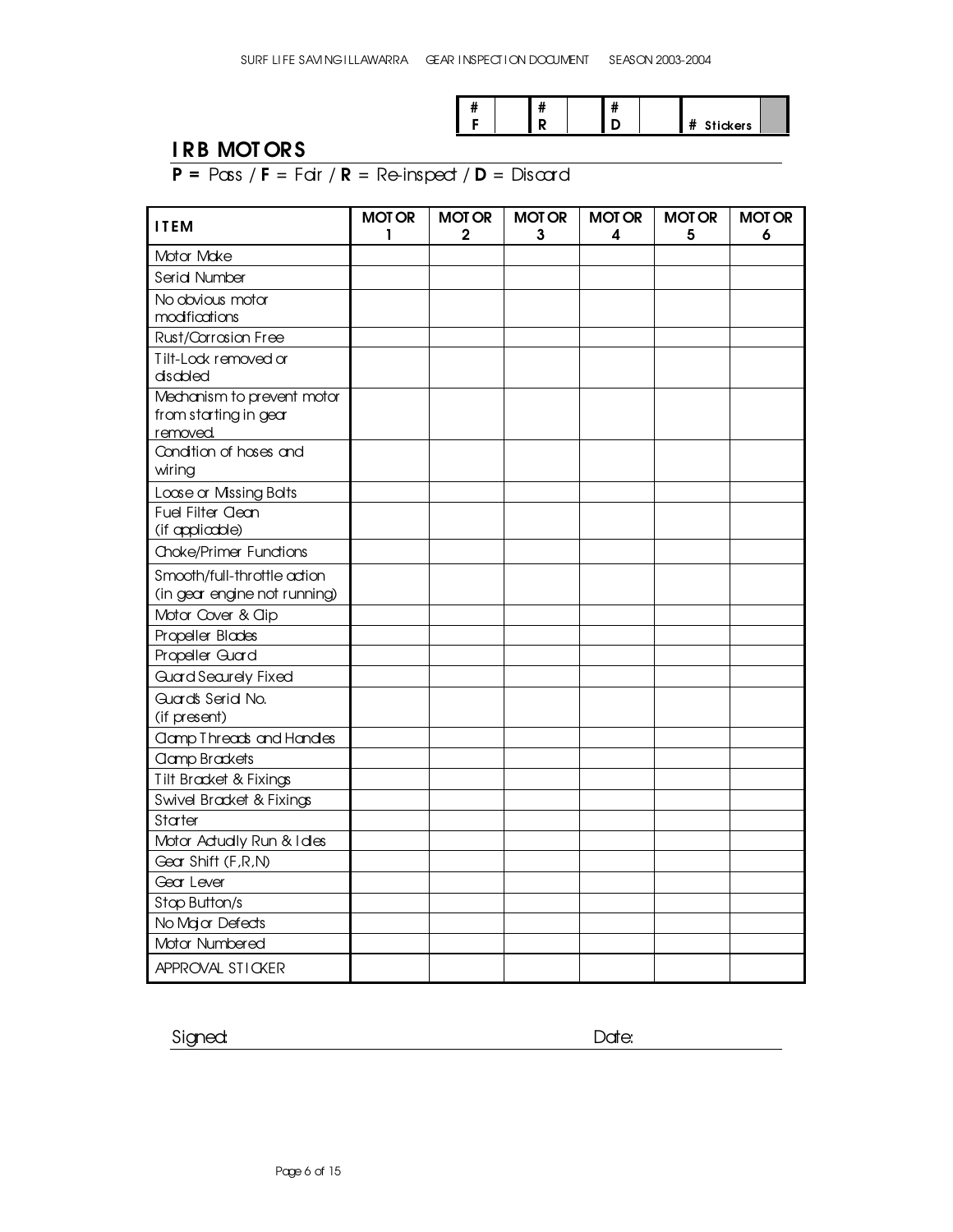|  |  |  | $\bullet$<br><b>Stickers</b> |  |
|--|--|--|------------------------------|--|

#### Quad Bike/s (not mandatory but must pass gear inspection every year prior to use on beach)

 $P = P \cos / F = F \sin / R = Re \text{inspect} / D = Dis \text{card}$ 

| <b>ITEM</b>                                                               | Quad Bike | <b>QUAD BIKE</b> |
|---------------------------------------------------------------------------|-----------|------------------|
| Make                                                                      |           |                  |
| Model                                                                     |           |                  |
| Serid Number                                                              |           |                  |
| Good working order/dean                                                   |           |                  |
| Rust/Corrosion Free                                                       |           |                  |
| Service Log Book (maintained as per manufacturers<br>instructions)        |           |                  |
| Flashing light (in working order)                                         |           |                  |
| Wheels & tyres in good condition                                          |           |                  |
| Lights, harn and indicators in good working order (if fitted)             |           |                  |
| Board racks/carry racks and tow bar in good working order.                |           |                  |
| Manufacturers safety warnings correctly adhered and in good<br>condition. |           |                  |
| Sign writing (surf rescue)                                                |           |                  |
| Reversing beeper (if fitted)                                              |           |                  |
| Registration                                                              |           |                  |
| Accessories to secure additional equipment.                               |           |                  |

### Vehicle - Mobiles (not mandatory but must pass gear inspection every year prior to use on beach)

 $P = P \cos / F = F \sin / R = Re \text{inspect} / D = Dis \text{card}$ 

|                                                                 | Vehide 1 | Vehide 2 |
|-----------------------------------------------------------------|----------|----------|
| <b>Registration Number</b>                                      |          |          |
| Service Log Book                                                |          |          |
| Current Registration (one per vehide incsticker)                |          |          |
| Flashing light (and siren if applicable)                        |          |          |
| Radio Communications (where fitted/applicable)                  |          |          |
| Sign Writing                                                    |          |          |
| Accessories to secure additional equipment                      |          |          |
| Board racks in good warking arder (corrasion and rust free etc) |          |          |
| Four wheel drive                                                |          |          |
| Reversing Beeper                                                |          |          |
| APPROVAL STICKER                                                |          |          |

Signed: Executive Contract of the Date: Date: Date: Date: Date: Date: Date: Date: Date: Date: Date:  $\sim$  Date:  $\sim$  Date:  $\sim$  Date:  $\sim$  Date:  $\sim$  Date:  $\sim$  Date:  $\sim$  Date:  $\sim$  Date:  $\sim$  Date:  $\sim$  Date:  $\sim$  Date:

*Note: Any rescue equipment/additional accessories utilised on AT V/Mobile unit s must meet normal gear inspection requirement s for that equipment.*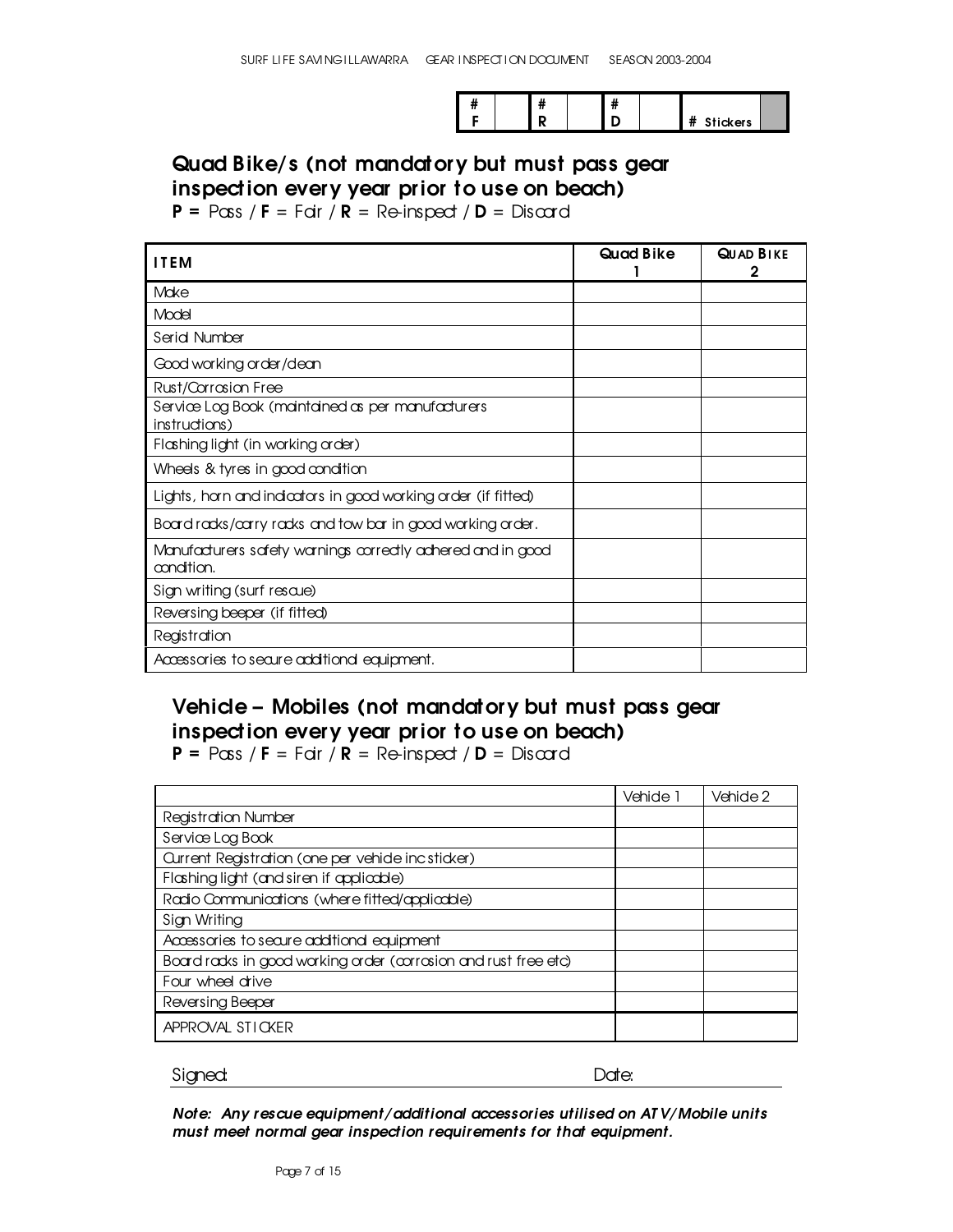|  | ., | ш |  |                        |  |
|--|----|---|--|------------------------|--|
|  |    |   |  | $\cdot$ + $\cdot$ ders |  |

#### RES CUE B OA R D S

| $P = P \cos / F = F \sin / R = Re \text{inspect} / D = Dis \text{card}$ |      |      |      |      |      |      |      |     |     |  |  |
|-------------------------------------------------------------------------|------|------|------|------|------|------|------|-----|-----|--|--|
| ITEM/BOARD NO.                                                          | # 1  | # 2  | #3   | #4   | #5   | #6   | #7   | # 8 | # 9 |  |  |
| Moke                                                                    |      |      |      |      |      |      |      |     |     |  |  |
| <b>Cuter Surface (free of</b>                                           |      |      |      |      |      |      |      |     |     |  |  |
| dings, jagged edges etc)                                                |      |      |      |      |      |      |      |     |     |  |  |
| Straps or Ropes                                                         |      |      |      |      |      |      |      |     |     |  |  |
| Fin                                                                     |      |      |      |      |      |      |      |     |     |  |  |
| Markings Top                                                            |      |      |      |      |      |      |      |     |     |  |  |
| Markings Bottom                                                         |      |      |      |      |      |      |      |     |     |  |  |
| <b>Board Numbered</b>                                                   |      |      |      |      |      |      |      |     |     |  |  |
| Approval Sticker                                                        |      |      |      |      |      |      |      |     |     |  |  |
| <b>ITEM/BOARD NO.</b>                                                   | # 10 | # 11 | # 12 | # 13 | # 14 | # 15 | # 16 | #17 | #18 |  |  |
| Make                                                                    |      |      |      |      |      |      |      |     |     |  |  |
| <b>Cuter Surface</b>                                                    |      |      |      |      |      |      |      |     |     |  |  |
| Straps or Ropes                                                         |      |      |      |      |      |      |      |     |     |  |  |
| Fin                                                                     |      |      |      |      |      |      |      |     |     |  |  |
| Markings Top                                                            |      |      |      |      |      |      |      |     |     |  |  |
| Markings Bottom                                                         |      |      |      |      |      |      |      |     |     |  |  |
| <b>Board Numbered</b>                                                   |      |      |      |      |      |      |      |     |     |  |  |
| Approval Sticker                                                        |      |      |      |      |      |      |      |     |     |  |  |

Signed: t de la provincia de la provincia de la provincia de la provincia de la provincia de la provincia de la provincia<br>En la provincia de la provincia de la provincia de la provincia de la provincia de la provincia de la provin

Date: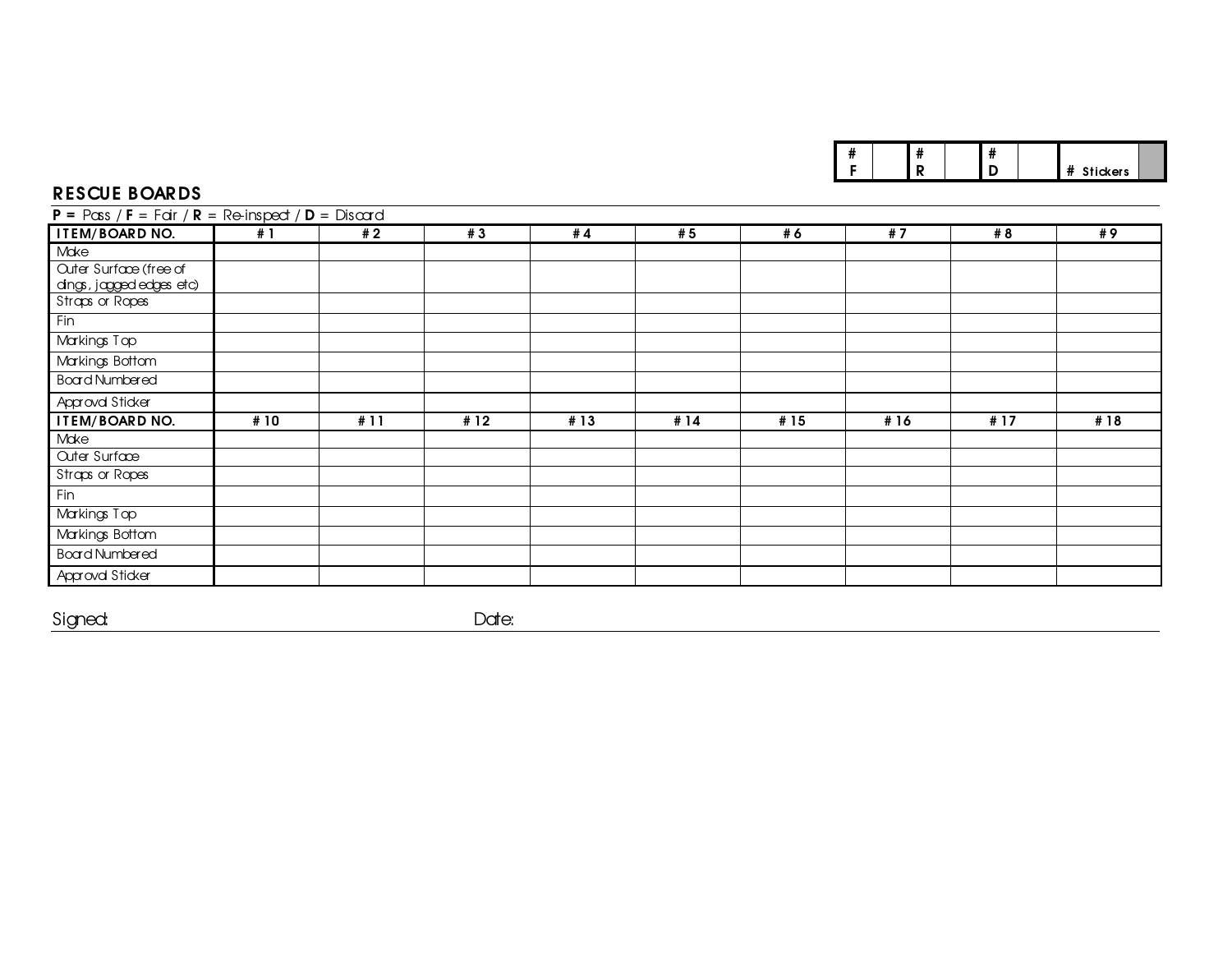|  |  |  | $\bullet$<br>ckers |  |
|--|--|--|--------------------|--|

#### RESCUE T UBES

| $P = P\cos f = F\sin f$ $R = Re\sin\phi$ $D = Dis\cos\phi$ |      |     |      |     |     |     |     |     |     |
|------------------------------------------------------------|------|-----|------|-----|-----|-----|-----|-----|-----|
| <b>ITEM / TUBE NO.</b>                                     | #1   | #2  | #3   | #4  | # 5 | #6  | #7  | # 8 | #9  |
| Make                                                       |      |     |      |     |     |     |     |     |     |
| Tube Condition                                             |      |     |      |     |     |     |     |     |     |
| Line not knotted/frayed                                    |      |     |      |     |     |     |     |     |     |
| Clip                                                       |      |     |      |     |     |     |     |     |     |
| D Attachment                                               |      |     |      |     |     |     |     |     |     |
| ORings                                                     |      |     |      |     |     |     |     |     |     |
| Shoulder Strap                                             |      |     |      |     |     |     |     |     |     |
| Splices                                                    |      |     |      |     |     |     |     |     |     |
| Tube Numbered                                              |      |     |      |     |     |     |     |     |     |
| APPROVAL STICKER                                           |      |     |      |     |     |     |     |     |     |
| <b>ITEM/TUBE NO.</b>                                       | # 10 | #11 | # 12 | #13 | #14 | #15 | #16 | #17 | #18 |
| Make                                                       |      |     |      |     |     |     |     |     |     |
| Tube Condition                                             |      |     |      |     |     |     |     |     |     |
| Line not knotted/frayed                                    |      |     |      |     |     |     |     |     |     |
| <b>Clip</b>                                                |      |     |      |     |     |     |     |     |     |
| D Attachment                                               |      |     |      |     |     |     |     |     |     |
| ORings                                                     |      |     |      |     |     |     |     |     |     |
| Shoulder Strap                                             |      |     |      |     |     |     |     |     |     |
| Splices                                                    |      |     |      |     |     |     |     |     |     |
| Tube Numbered                                              |      |     |      |     |     |     |     |     |     |
| APPROVAL STICKER                                           |      |     |      |     |     |     |     |     |     |

Signed: **Date**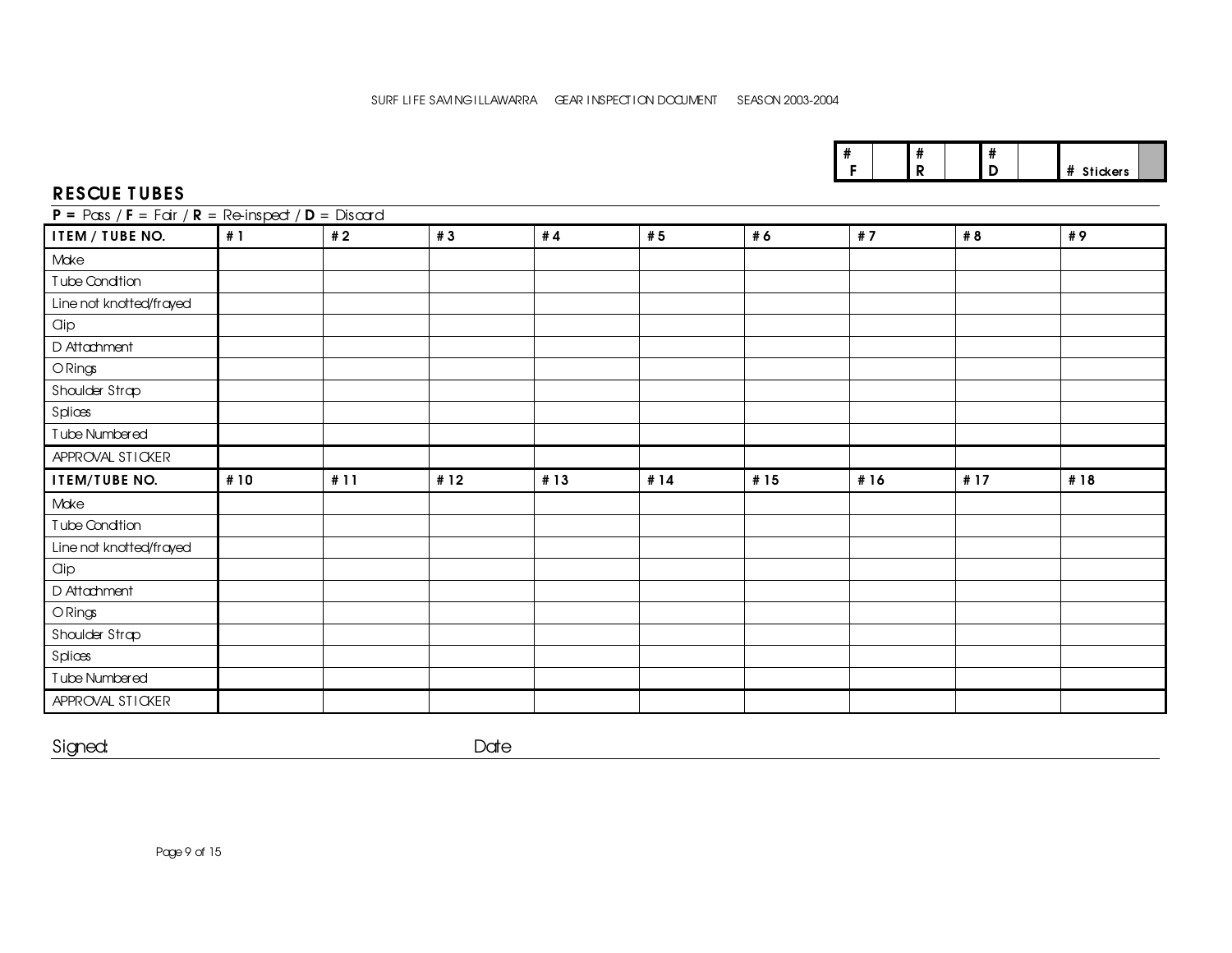| er s |
|------|
|------|

#### RADI OS

 $P = P \cos f$   $F = F \sin f$   $R = Re$ -inspect  $/D = Dis \text{card }$ 

| ITEM / RADIONO.                    | #1 | #2 | #3  | # $4$ | #5  |
|------------------------------------|----|----|-----|-------|-----|
| Make                               |    |    |     |       |     |
| Model                              |    |    |     |       |     |
| Serid Number                       |    |    |     |       |     |
| Channels Labelled                  |    |    |     |       |     |
| No Sand/Carrasian                  |    |    |     |       |     |
| Aerid                              |    |    |     |       |     |
| <b>Battery Condition</b>           |    |    |     |       |     |
| Carry Case                         |    |    |     |       |     |
| Waterproof Pouch                   |    |    |     |       |     |
| Radio Works                        |    |    |     |       |     |
| Radio Numbered                     |    |    |     |       |     |
| Approval Sticker                   |    |    |     |       |     |
|                                    |    |    |     |       |     |
| ITEM / RADIONO.                    | #6 | #7 | # 8 | #9    | #10 |
| Make                               |    |    |     |       |     |
| Model                              |    |    |     |       |     |
| Serid Number                       |    |    |     |       |     |
| Channels Labelled                  |    |    |     |       |     |
| No Sand/Corrosion                  |    |    |     |       |     |
| Aerid                              |    |    |     |       |     |
| <b>Battery Condition</b>           |    |    |     |       |     |
| Carry Case                         |    |    |     |       |     |
| Waterproof Pouch                   |    |    |     |       |     |
| Radio Works                        |    |    |     |       |     |
| Radio Numbered<br>Approval Sticker |    |    |     |       |     |

Signed: **Date:** Date: **Date: Product 2012**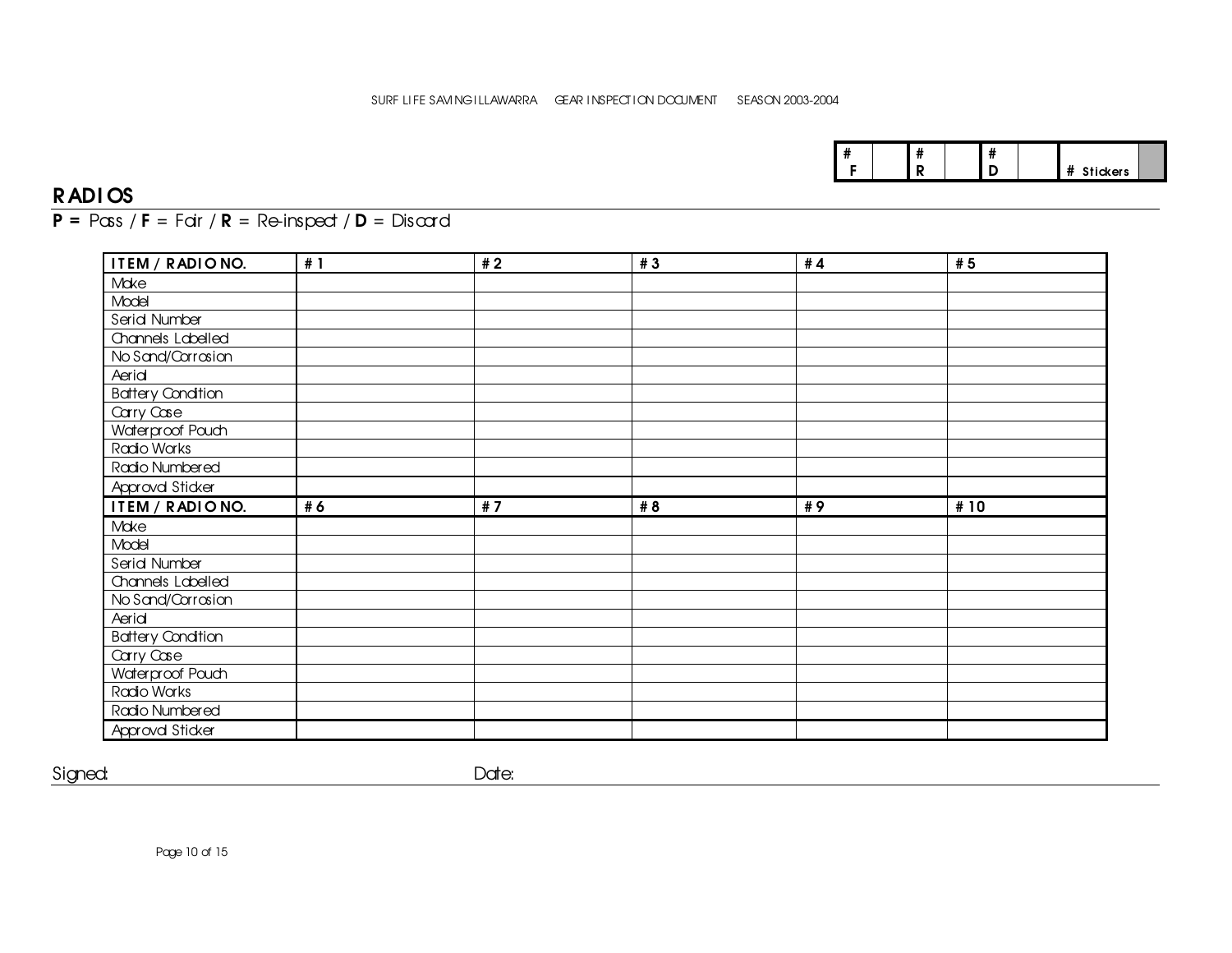|  |  |  | "<br>Stickers<br>Ħ |  |
|--|--|--|--------------------|--|

#### SPINAL NECK BRACES

| <b>ITEM</b>             | SET#1 | $P = P \cos / F = F \sin / R = Re \text{inspect} / D = Dis \text{card}$<br>SET#2 | SET#3 | <b>SET #4</b> | <b>SET #5</b> |
|-------------------------|-------|----------------------------------------------------------------------------------|-------|---------------|---------------|
| Regular Collar *        |       |                                                                                  |       |               |               |
| No Neck Callar $*$      |       |                                                                                  |       |               |               |
| Or Adjustable Collar *  |       |                                                                                  |       |               |               |
| Pediatric Collar        |       |                                                                                  |       |               |               |
| Set Numbered            |       |                                                                                  |       |               |               |
| <b>Approval Sticker</b> |       |                                                                                  |       |               |               |

\* Minimum of 3 collars (Regular, No neck, Pediatric)

Signed: **Date:** Date: **Date:** Date: **Date:** 

# F # R # # Stickers

### AI R BAG R ESUSCI T AT OR

 $P = P \cos / F = F \text{cir} / R = Re \text{-} \text{inspect} / D = Dis \text{card}$ 

| <b>ITEM</b>                  | <b>UNIT#1</b> | <b>UNIT#2</b> | <b>UNIT#3</b> | <b>UNIT#4</b> |
|------------------------------|---------------|---------------|---------------|---------------|
| Type of Resuscitator         |               |               |               |               |
| Unit Numbered                |               |               |               |               |
| Service Certification        |               |               |               |               |
| Ventilation Bag              |               |               |               |               |
| Reservoir Bag                |               |               |               |               |
| Reservoir Valve              |               |               |               |               |
| Intoke Valve                 |               |               |               |               |
| Extension Tube (optiona)     |               |               |               |               |
| <b>Patient Valve</b>         |               |               |               |               |
| Resuscitation Tubing         |               |               |               |               |
| Therapy Tubing               |               |               |               |               |
| Resuscitation Mask Adult     |               |               |               |               |
| Resuscitation Mask Child     |               |               |               |               |
| Therapy Mask Adult           |               |               |               |               |
| Therapy Mask Child           |               |               |               |               |
| OP Airways (2)*              |               |               |               |               |
| Key Wheel - Attached         |               |               |               |               |
| Yoke Plug - Attached         |               |               |               |               |
| Seding Washer                |               |               |               |               |
| Spare Washer (1)             |               |               |               |               |
| Surgical Goves (minimum 3pr) |               |               |               |               |
| Notepad                      |               |               |               |               |
| Pen/Pendl                    |               |               |               |               |
| Chalk                        |               |               |               |               |
| No Sand in Unit              |               |               |               |               |
| No Corrosion in Unit         |               |               |               |               |
| No Corrosion on              |               |               |               |               |
| Sarews/Nuts                  |               |               |               |               |
| Spare Oxygen Cylinder (1)    |               |               |               |               |
| Approval Sticker             |               |               |               |               |

\* Adult Male and Adult Female – as provided by any manufacturer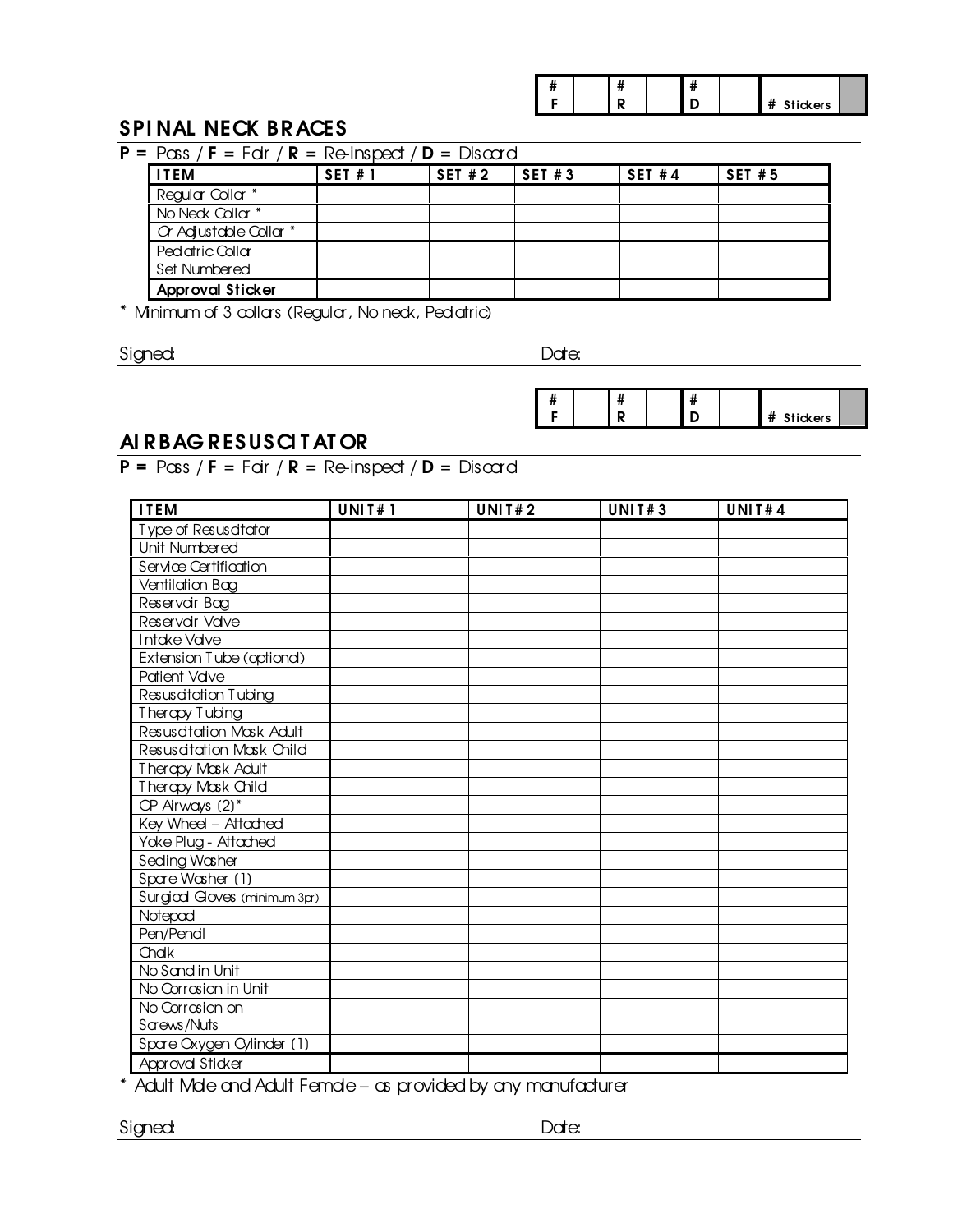# F # R #

# Stickers

### MANI KINS (presented clean, tidy and in working order)

| $P = P \cos / F = F \sin / R = Re \text{in speed } / D = Dis \text{card}$ |    |    |    |    |    |    |    |     |    |
|---------------------------------------------------------------------------|----|----|----|----|----|----|----|-----|----|
| ITEM / SIMULATOR NO.                                                      | #1 | #2 | #3 | #4 | #5 | #6 | #7 | # 8 | #9 |
| Make                                                                      |    |    |    |    |    |    |    |     |    |
| Service Certification                                                     |    |    |    |    |    |    |    |     |    |
| Chest Cover/Spare Mask                                                    |    |    |    |    |    |    |    |     |    |
| Carry Case (optional)                                                     |    |    |    |    |    |    |    |     |    |
| <b>Geoning Solution*</b>                                                  |    |    |    |    |    |    |    |     |    |
| Spare Bags                                                                |    |    |    |    |    |    |    |     |    |
| Paper Towels                                                              |    |    |    |    |    |    |    |     |    |
| Tested & Working                                                          |    |    |    |    |    |    |    |     |    |
| Simulator Numbered                                                        |    |    |    |    |    |    |    |     |    |
| APPROVAL STICKER                                                          |    |    |    |    |    |    |    |     |    |

\* As per SLSA requirements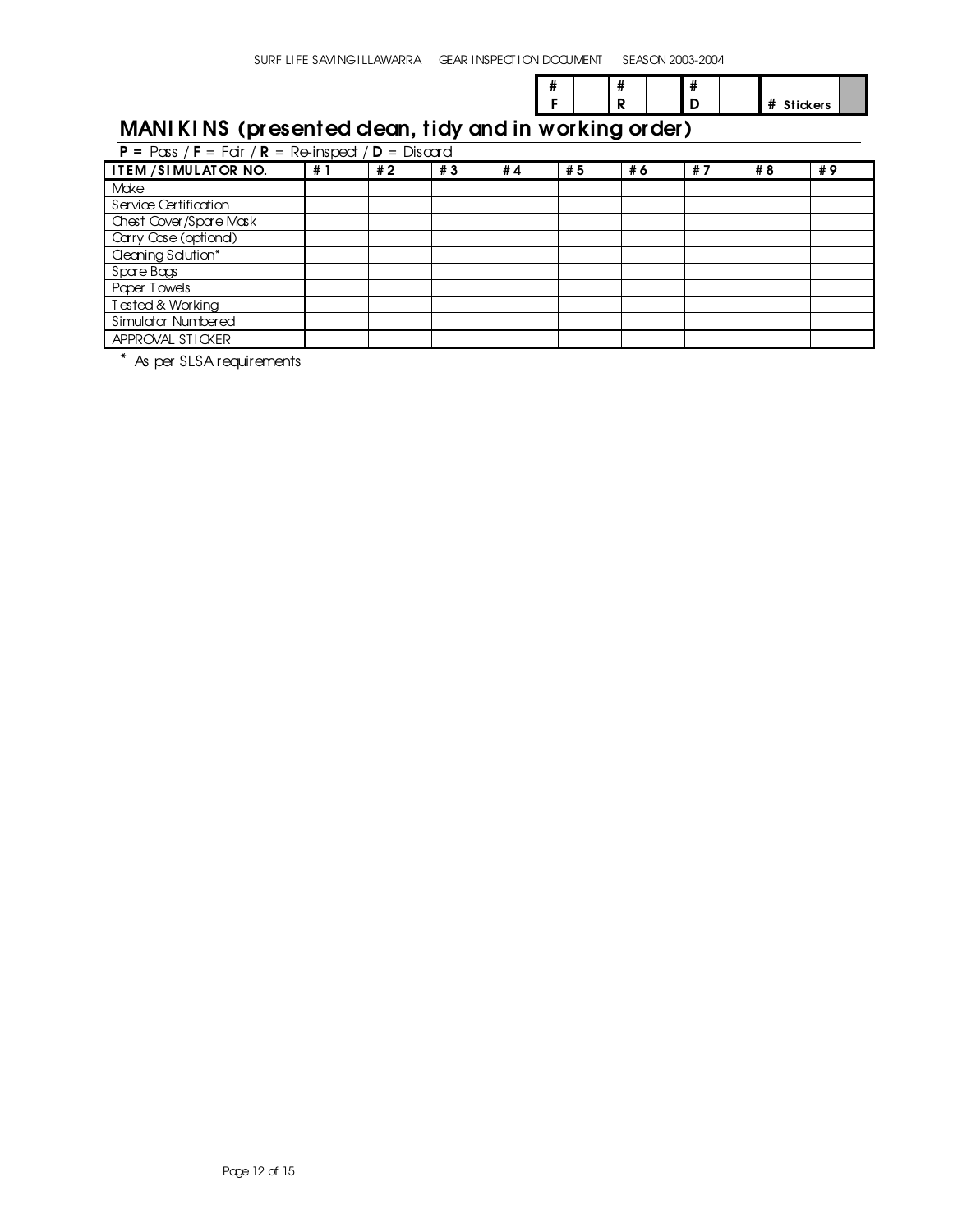|  | <br> |  |                     |  |
|--|------|--|---------------------|--|
|  |      |  | <br><b>Stickers</b> |  |

#### PAT ROL EQUIPMENT

 $P = P \cos f$  F = Fair / R = Re-inspect / D = Discard

| <b>ITEM</b>                  | QT Y                      | P/F/<br>R | <b>COMMENT</b>                                     |
|------------------------------|---------------------------|-----------|----------------------------------------------------|
| Patrol Area Flags            | $\overline{2}$            |           |                                                    |
| Patrol Feathers (Optional)   | $\overline{2}$            |           |                                                    |
| Signs:                       |                           |           |                                                    |
| <b>Swimming Prohibited</b>   |                           |           |                                                    |
| Surf Craft Prohibited        | $\overline{2}$            |           |                                                    |
| Surf Rescue Craft Training   | $\overline{2}$            |           |                                                    |
| Signd Flags                  | $\overline{2}$            |           |                                                    |
| Patrol Shirts - DHL only     |                           |           | note Club's method of patrol uniform distribution, |
| Patrol Shorts - DHL only     |                           |           | and extras store.                                  |
| Patrol Caps                  |                           |           |                                                    |
| Whistles                     | $\overline{2}$            |           |                                                    |
| Swim Fins (pars)             | 2 <sub>pr</sub>           |           |                                                    |
| Stretcher/Spine Board        |                           |           |                                                    |
| Blanket                      |                           |           | in addition to space blankets                      |
| Shark Alarm                  |                           |           | tested (unless provided by Council)                |
| Shark Flag                   |                           |           |                                                    |
| Loud Hailer/PA System        |                           |           | tested                                             |
| <b>IRB Safety Signs</b>      | $\overline{2}$            |           |                                                    |
| Sun Block Cream              | $\overline{2}$            |           | SPF 30 - 500ml for patrol members                  |
| Patrol Log (Book)            |                           |           | Sample Log to be given to Supervisor               |
| Incident Report Log (Book)   | ı                         |           | Ref SLSA Doc ID 08-02/03 Cir# 161/02*              |
| Patrol Shelter/Tent (in good |                           |           |                                                    |
| working order)               |                           |           |                                                    |
| Tent Pegs (if required)      | 4/6                       |           |                                                    |
| Tent Ropes (if required)     | 4/6                       |           |                                                    |
| Communicable Disease Kit     |                           |           |                                                    |
| (Bum Bags)                   | Mn                        |           | 1 x Resuscitation Pocket Mask with one way valve   |
|                              | $3 \text{ or } \text{cs}$ |           | 3 x pr Surgical gloves                             |
|                              | per                       |           | 1 x pr Disposable Goggles (as per Branch reas)     |
|                              | <b>Branch</b>             |           | 1 x Triangular bandage                             |
|                              | $r \in \infty$ .          |           | 1 x Notebook & 1 pen/pendl                         |
|                              |                           |           | 1 x Whistle                                        |
|                              |                           |           |                                                    |

\*\* Note if any of the equipment is provided by the governing authority (eg council) enter "P" for pass.

Signed: **Date:** Date: **Date:** Date: **Date:**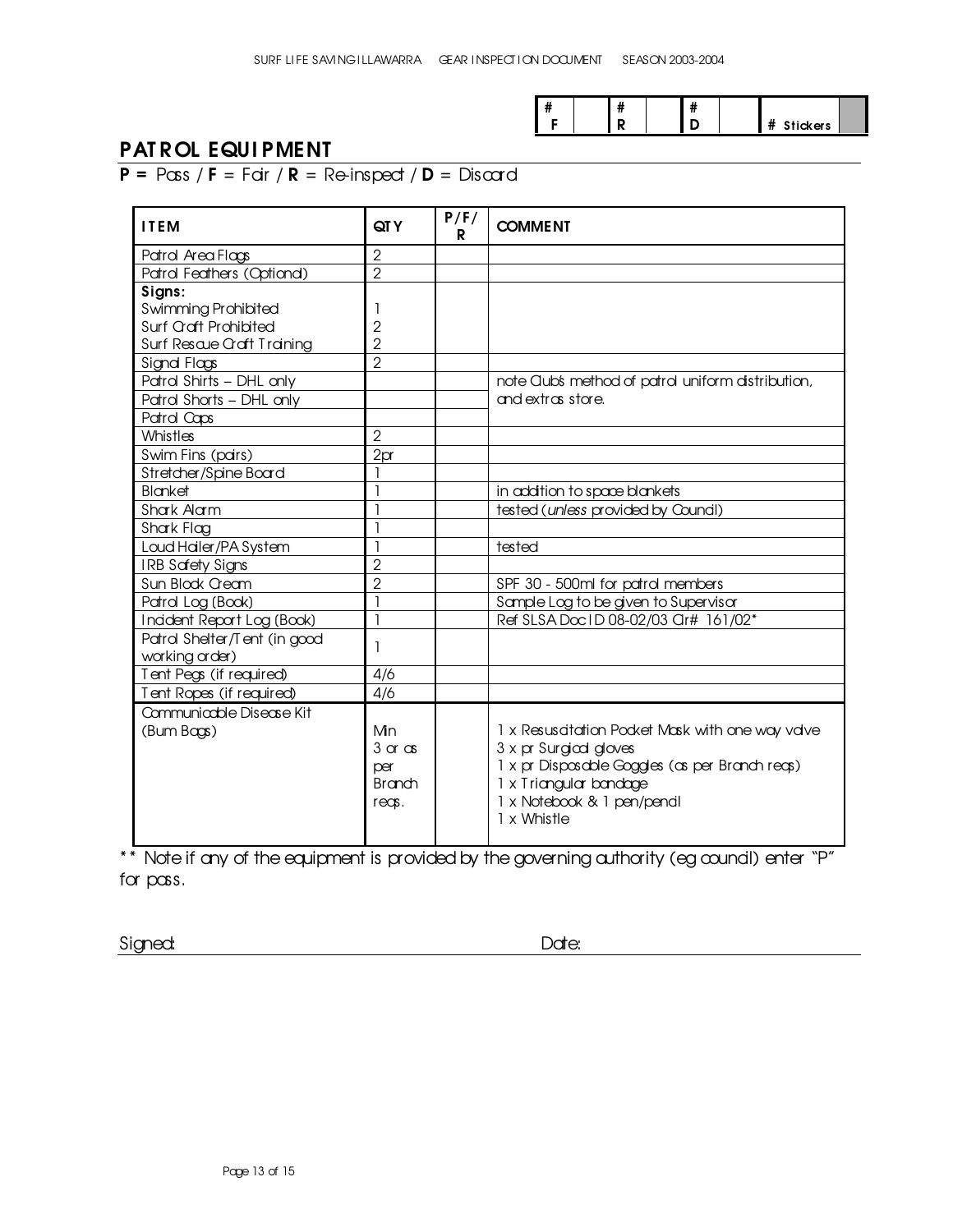|  |  | $\mathbf{u}$<br> |                      |  |
|--|--|------------------|----------------------|--|
|  |  |                  | п<br><b>Stickers</b> |  |

#### FI RST AI D R OOM

 $P = P \cos f$  F = Fair / R = Re-inspect / D = Discard

#### First Aid Room requirements are as per the Club Safety Guide

| <b>ITEM</b>                                 | QT Y                | <b>Room</b> | KIT#1      |
|---------------------------------------------|---------------------|-------------|------------|
| Notice Board Showing                        | 1                   |             |            |
| Appropriate First Aid Charts<br>1.          |                     |             |            |
| Four Basic Checks of the Assembled<br>2.    |                     |             | XXX        |
| Airbag                                      |                     |             |            |
| Examination Couch/Bed                       | 1                   |             | XXX        |
| Pillows Plastic Cover & Pillow Case         | $\overline{2}$      |             | <b>XXX</b> |
| Blankets - Clean (cotton or woolen)         | $\overline{2}$      |             | <b>XXX</b> |
| Stool or Chair                              | 1                   |             | XXX        |
| Sink with Preferably Hot & Cold Water       | 1                   |             | XXX        |
| Hand Geaner/Hand Wash Solution              | 1                   |             | XXX        |
| Paper Towels & Dispenser                    | 1                   |             | XXX        |
| Contaminated Waste Dispasal Bin             | 1                   |             | XXX        |
| Sharps Disposal Unit                        | 1                   |             | <b>XXX</b> |
|                                             |                     |             |            |
| <b>Storage Cabinet</b>                      | 1                   |             |            |
| Alcohol swabs                               | 100                 |             |            |
| Triangular Bandage Min 90am                 | 8                   |             |            |
| Crepe Bandage 10am                          | 6                   |             |            |
| 2.5 cm Conforming Bandage                   | $\overline{2}$      |             |            |
| 5am Conforming Bandage                      | 4                   |             |            |
| 10am Conforming Bandage                     | 4                   |             |            |
| Wound dressing No 14                        | 4                   |             |            |
|                                             |                     |             |            |
| Wound dressing No 16                        | 4<br>$\overline{2}$ |             |            |
| Universal/multi trauma dressing             |                     |             |            |
| Non Adherent dressing 7.5amx10am            | 5                   |             |            |
| Non Acherent cressing 7.5 cmx 20 cm         | $\overline{5}$      |             |            |
| Non Acherent dressing 5cm x 7.5cm           | 5                   |             |            |
| Combine dressing (Surgipad) 9 anx 20 an     | 5                   |             | XXX        |
| Eye Pads                                    | 5                   |             |            |
| Burn Sheet (Large)                          | 1                   |             |            |
| Burn Sheet (smdl)                           | 1                   |             |            |
| First Aid Pamphlet as approved by Workcover | 1                   |             |            |
| <b>Band Aids</b>                            | 50                  |             |            |
| Adhesive Tape 2.5am x 5m                    | $\overline{2}$      |             |            |
| Paper Tape (Micropore) 1.25cm               | $\overline{2}$      |             |            |
| Dressing Length 6am x 1m                    | 1                   |             |            |
| Saline Ampoules 10ml (eye/wound irrigation) | 12                  |             |            |
| Shock Blanket/Space Blanket                 | 4                   |             |            |
| Gauze Swdos 7.5cm (100\$)                   | $\overline{2}$      |             |            |
| Sassors 12.5cm S/B S/S                      | $\mathbf{1}$        |             |            |
| Splinter Probe Disposable                   | 10                  |             |            |
| Dressing Forceps Plastic                    | $\overline{2}$      |             |            |
| Splinter Forceps S/S                        | 1                   |             |            |
| Kidney Tray (Plastic)                       | 1                   |             |            |
| Safety Pins 12\$                            | 1                   |             |            |
| Plastic Bag (Small, medium & Large)         | 2 each              |             |            |
|                                             | size                |             |            |
| Drinking Vessel (disposable)                | 10                  |             |            |
| Disposable Gloves                           | 100                 |             |            |
|                                             |                     |             |            |

Signed: **Date:** Date: **Date:** Date: **Date:**